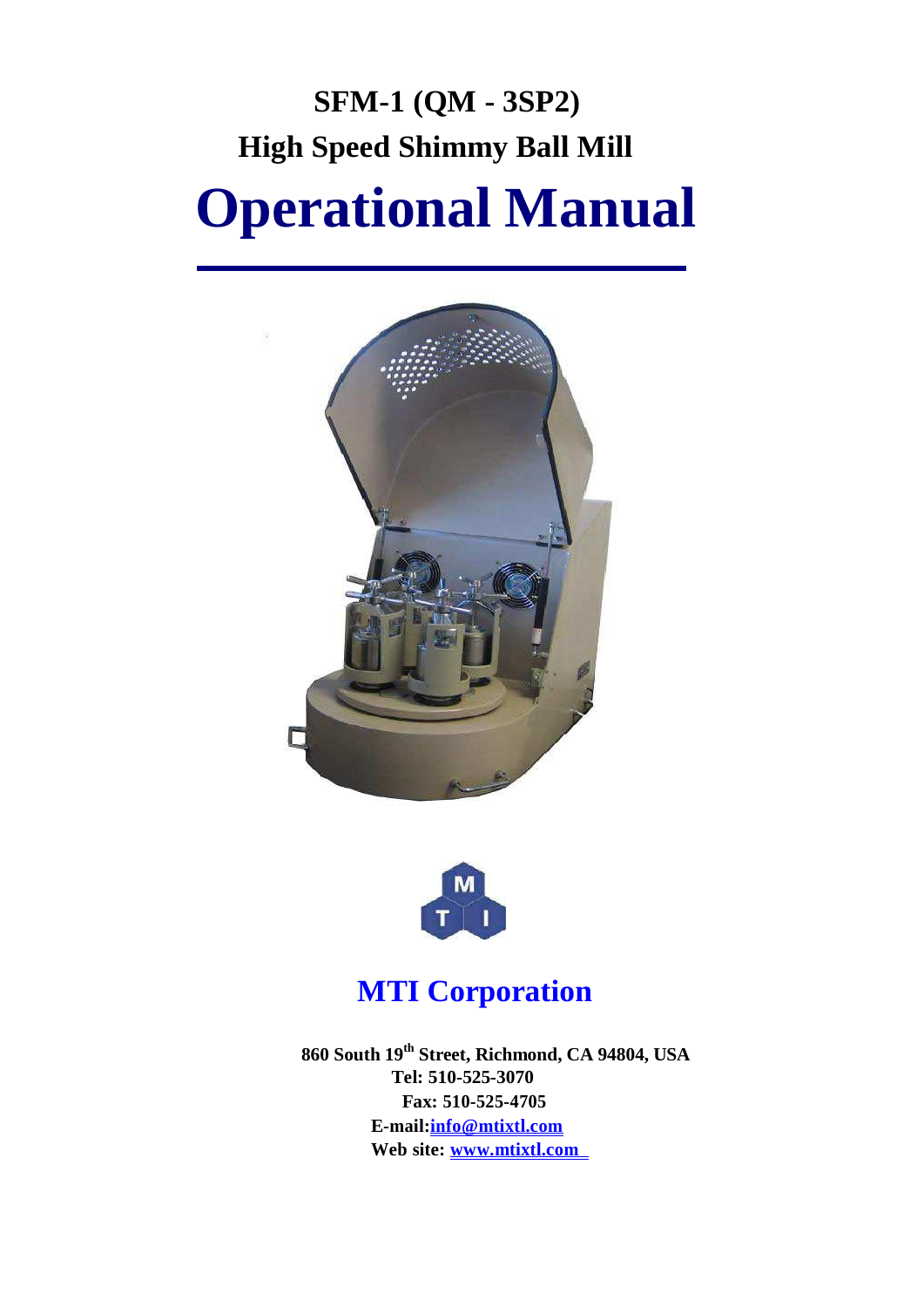# **Contents**

|                | 1. Purpose                            |                                                                                                                | <b>P.3</b>     |
|----------------|---------------------------------------|----------------------------------------------------------------------------------------------------------------|----------------|
|                |                                       | 2. Operational Principle 2. 2010 2. 2010 2. 2010 2. 2010 2. 2010 2. 2010 2. 2010 2. 2010 2. 2010 2. 2010 2. 20 | P <sub>3</sub> |
| 3 <sub>1</sub> | <b>Characteristics</b>                |                                                                                                                | P.3            |
|                |                                       |                                                                                                                | P.3            |
|                | 5. Structure Sketch                   |                                                                                                                | P.5            |
|                | <b>6. Operational Procedures</b>      |                                                                                                                | <b>P.6</b>     |
|                | 7. Power Setting                      |                                                                                                                | P.7            |
|                | 8. Description of Frequency Converter | ---------------------------------                                                                              | <b>P.8</b>     |
|                |                                       | 9. Common Failures and Simple Repair & Maintenance of Ball Mill ------------ P.16                              |                |
|                | 10. MTI Support                       |                                                                                                                | <b>P.18</b>    |
|                | 11. Packing list                      |                                                                                                                |                |

*Please read the manual carefully before using this machine!*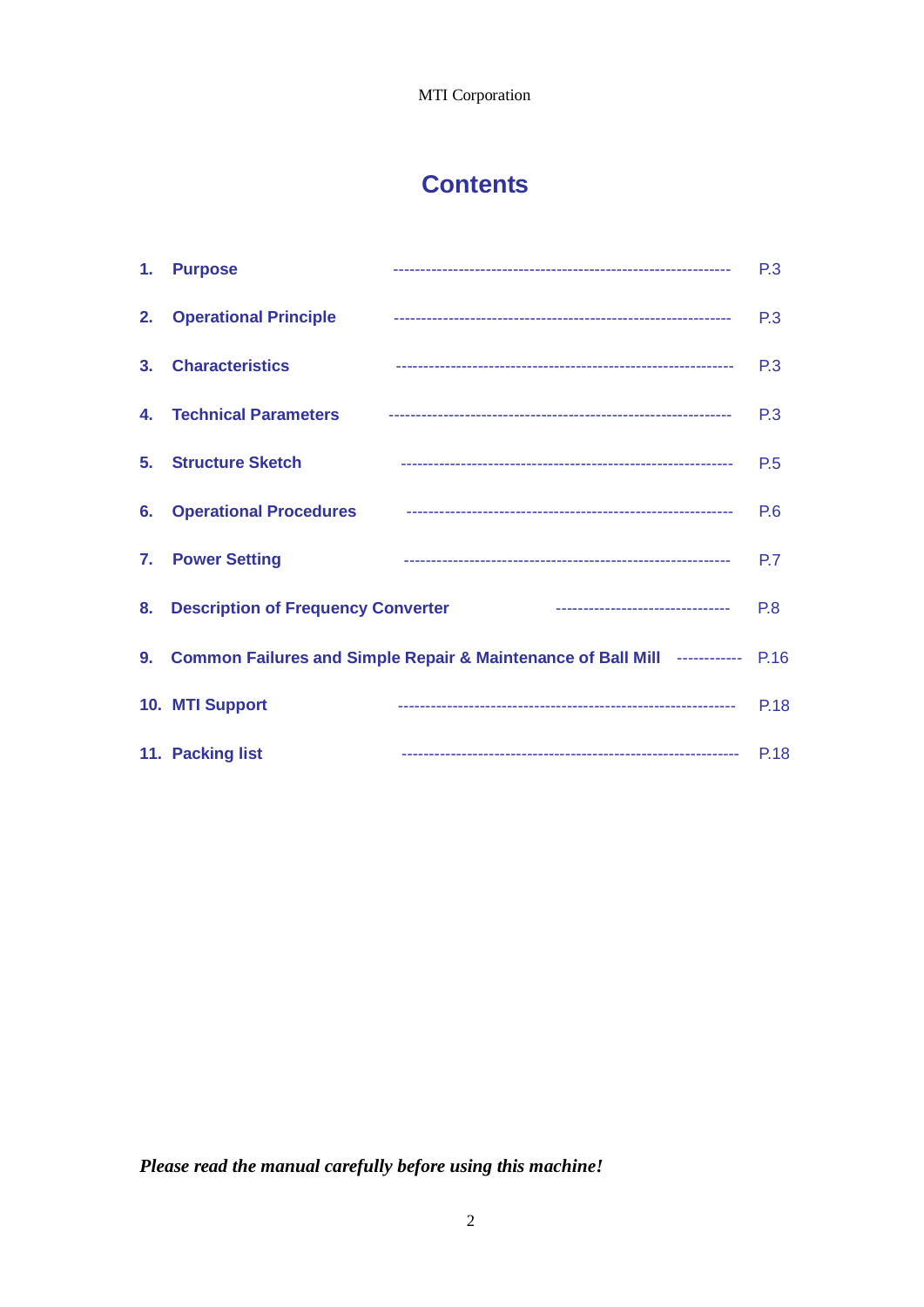### **1. Purpose**

QM series planetary ball mills could grind or mix solid particles of different granularities and materials, suspension and paste with dry and wet methods. If a vacuum ball milling tank is used, it will be possible to grind and mix samples in vacuum or inert gases. In addition, this series of ball mills is widely applied to the fields such as geology, metallurgy, soil, building materials, chemical industry, light industry, medicine, electronics, porcelain, battery and environmental protection and so on.

Along with the high-speed development of science and technologies, and the wide application of nano materials, the mechanical alloying (MA) discovered in 1980s endows QM series planetary ball mills with new missions. The basic process of mechanical alloying is that the powder and particles of several kinds of metallic and non-metallic elements are repeatedly mixed, crashed and cold welded in ball mill, gradually refined to nano level in the process of ball milling, and form a nucleus of alloy phase in solid state, which has made some substances difficult to realize alloying with traditional melting process actually materialize alloying in the process of milling, and made many units using the ball mills manufactured by our plant realize many kinds of alloy powder, such as nano crystalline hard alloy, Nd60Fe20Al10CO10 non-crystalline alloy powder, and Al2O3/Al compound powder and so on.

# **2. Operational Principle**

QM series planetary ball mill has four ball milling tanks on a big tray, and when this big tray circumvolve (revolution), it will drive ball milling tanks to circumvolve (rotation) surrounding its rotor axis to form epicyclic motion. The drive ratio of revolution and rotation is 1:2 (one circle of revolution will make two circles of rotation). As for the functions of epicyclic motion, the milling ball and milling materials inside the tanks impact with each other under the functions of eccentricity, and break up, grind and mix testing samples.

### **3. Characteristics**

- A. QM-3SP2 gear drive planetary is manufactured with self-lubricating reinforced engineering plastics by our plant, which ensures mechanical strength and reduces noises at the same time. This product is a patented product of our plant with a patent number of ZL022202595.
- B. Interval operation function: To prevent the property and quality of milling materials from being affected by overheating generated by ball milling, this machine could automatically control the time of each state as per the circulating mode of "operation – shutdown – re-operation".

## **4. Technical Parameters**

Model: QM – 3SP2 Matchable ball milling tank: Capacity (capacity of single tank, unit: ml): 50, 100, 250, 400, 500 Material: Stainless steel, agate, nylon, polyurethane, polytetrafluoroethylene, hard alloy (YG8)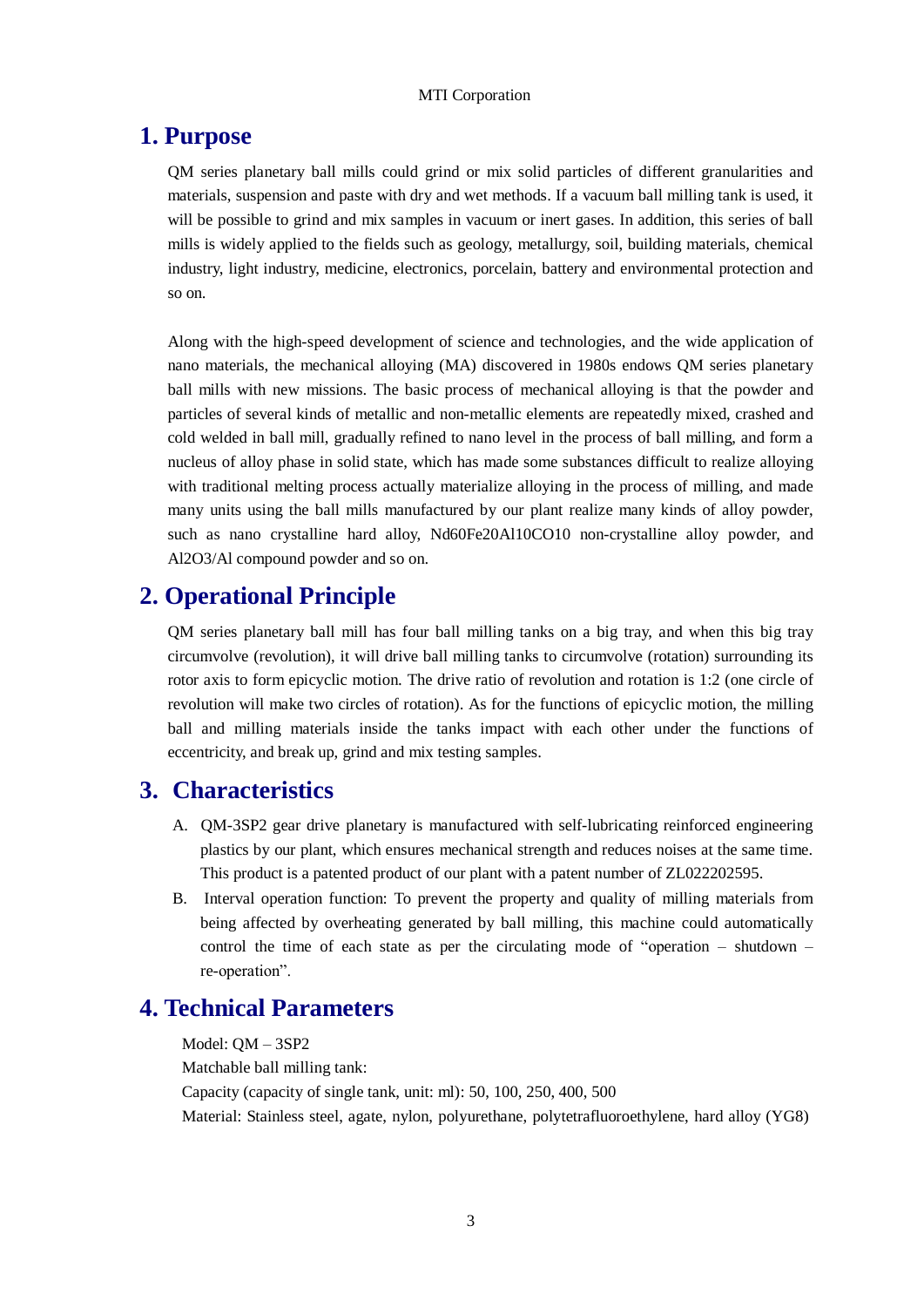and porcelain and so on.

- Type: Ordinary tank, stainless steel vacuum tank, stainless steel vacuum cover (used together with ball milling tanks of agate, nylon and porcelain etc. for pumping vacuum). The capacity of vacuum ball milling tanks is not over 250ml.
- Maximum charge of ball milling tank: three fourths of the cubage of the tank (including milling ball).

Granularity of materials fed: Soft materials  $\leq 10$  mm; other materials  $\leq 3$  mm.

Granularity of materials reclaimed: The minimum could be up to 0.1 um.

Rated rotating speed: Revolution (big tray) 290 turns / min  $\pm$  10%; rotation (ball milling tank): 580 rotations /min  $\pm$  10%.

- Operational mode: Ball mill is controlled with frequency converter, and has five operational modes in total:
	- 1. Unilateral operation with shutdown at non-fixed time;
	- 2. Unilateral operation with shutdown at fixed time;
	- 3. Positive and negative alternate operation with shutdown at fixed time;
	- 4. Unilateral interval operation with shutdown at fixed time;
	- 5. Positive and negative alternate interval operation with shutdown at fixed time:

Mode of speed control: Frequency converter: 0~50Hz; resolution: 1 Hz; and limited speed of this machine: 0~45Hz.

Control method:  $0 \sim 42$ Hz ( $0 \sim 530$  turns / min): make manual adjustments at any time,  $0.1 \sim 100$ h operation at fixed time, 0.1~50h positive and negative revolution at fixed time,  $0.1 \sim 100$ h interval operation at fixed time, and  $0 \sim 100$  times of restarting

operation.

Model of electrical machinery: Y802—4

revolutions / min.

External size of ball mill: 750 X 460 X 590 mm. Net weight of ball mill: 130KG.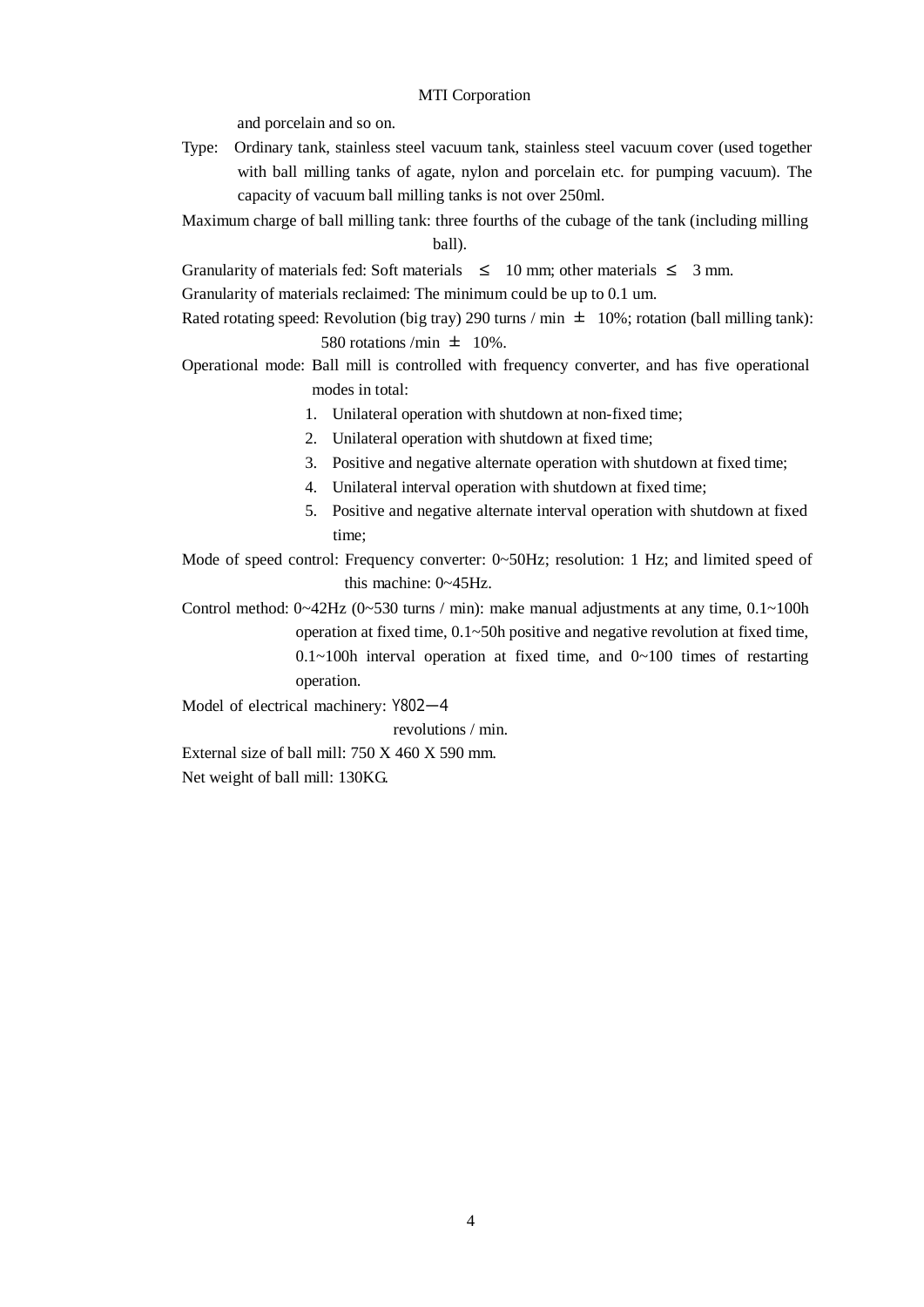# **5. Structure Sketch**



Figure 1

| 1. Safety switch       | 13. Back cover            |
|------------------------|---------------------------|
| 2. Control box         | 14. Puller cover          |
| 3. Big pulley          | 15. Ball milling tank     |
| 4. Transient gear      | 16. Beam                  |
| 5. Fixed gear          | 17. Frequency converter   |
| 6. Protection cover    | 18. Locking screw         |
| 7. Planetary gear      | 19. Pressure screw        |
| 8. V-belt              | 20. Exhaust fan           |
| 9. Big tray            | QM-3SP2 Planetary<br>Ball |
|                        | Mill                      |
| 10. Small pulley       | Turn on/ off              |
| 11. Motor              |                           |
| 12. Machine foundation |                           |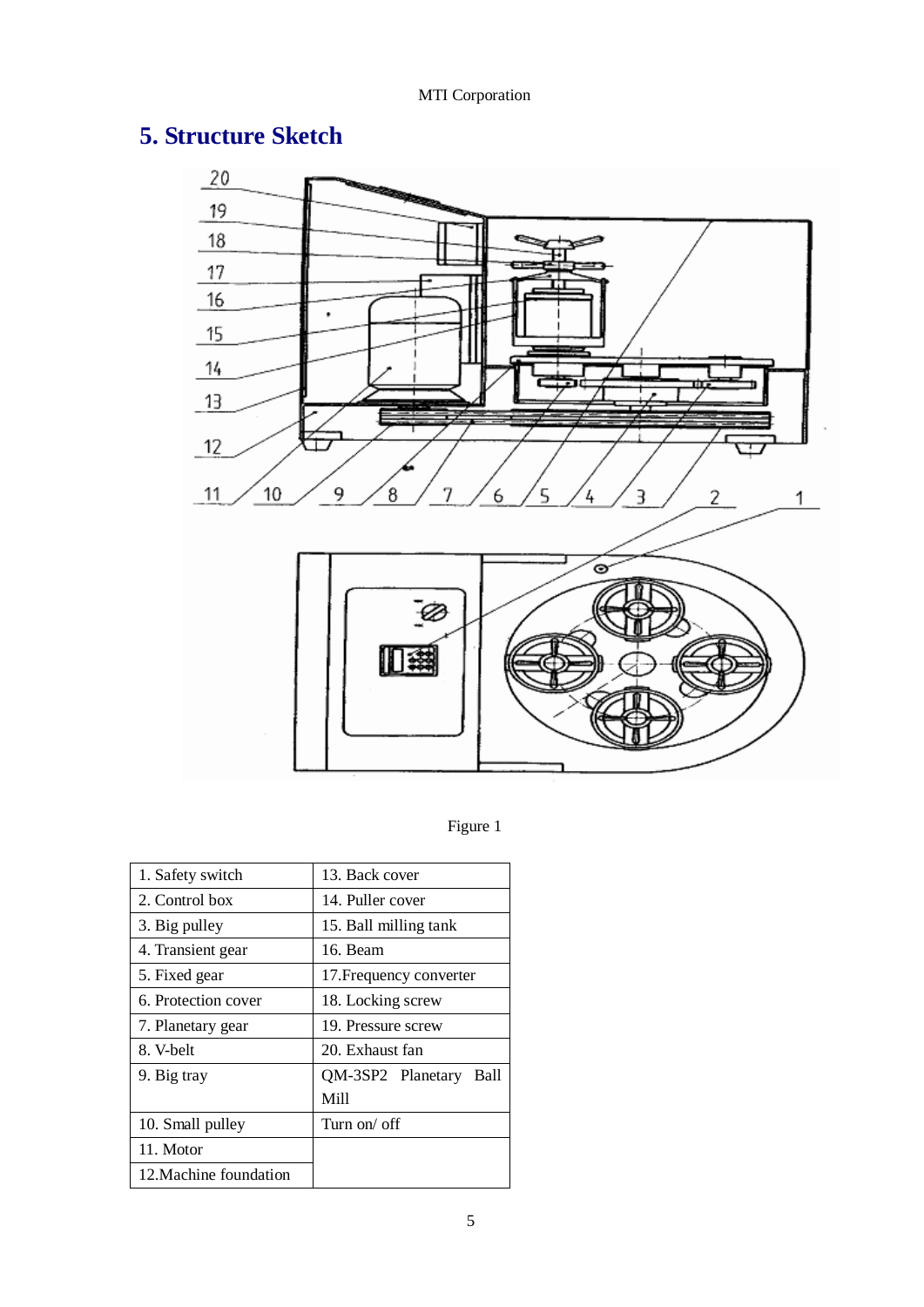Please see figure 2 for structure theory.

**Gear Drive Planetary Gear Train**



| 1. Transient gear | 3. Fixed gear |
|-------------------|---------------|
| 2. Planetary gear |               |

# **6. Operational Procedures**

#### **7.1. Examination**

After tearing open the container, check if the machine is lacked of some accessories according to packing list, and if the ball mill, power pack and ball milling tank are damaged in transportation.

#### **7.2. Reading**

Read the User's Manual carefully, carry out non-load test running of the ball mill as per the steps described in the Manual, and check if the operation of frequency converter and ball mill is normal.

#### **7.3 Loading Tank**

It's possible to load tank if the above items are checked and proved qualified.

a. Loading milling tank: To enhance the efficiency of ball milling, milling balls of different sizes are loaded into the tank, with big balls for breaking up coarse milling materials, and small ones for milling and grinding such materials to make them reach required fineness.

In the following table are number of balls equipped for ball milling tanks of various specifications (only for reference).

| Cubage of Tank<br>(ml) |           | 50 | 100 | 150 | 250 | 300 | 400 | 500 |
|------------------------|-----------|----|-----|-----|-----|-----|-----|-----|
| <b>Ball</b>            | $\Phi$ 6  | 50 | 100 | 150 | 250 | 280 | 320 | 400 |
| (Piece)                | $\Phi$ 10 |    | 16  | 24  | 40  | 48  | 80  | 100 |
|                        | $\Phi$ 20 |    |     |     |     |     |     |     |

Note: The optimal numbers of balls equipped are the experience data obtained by users from practice according to the nature of milling materials and the required fineness.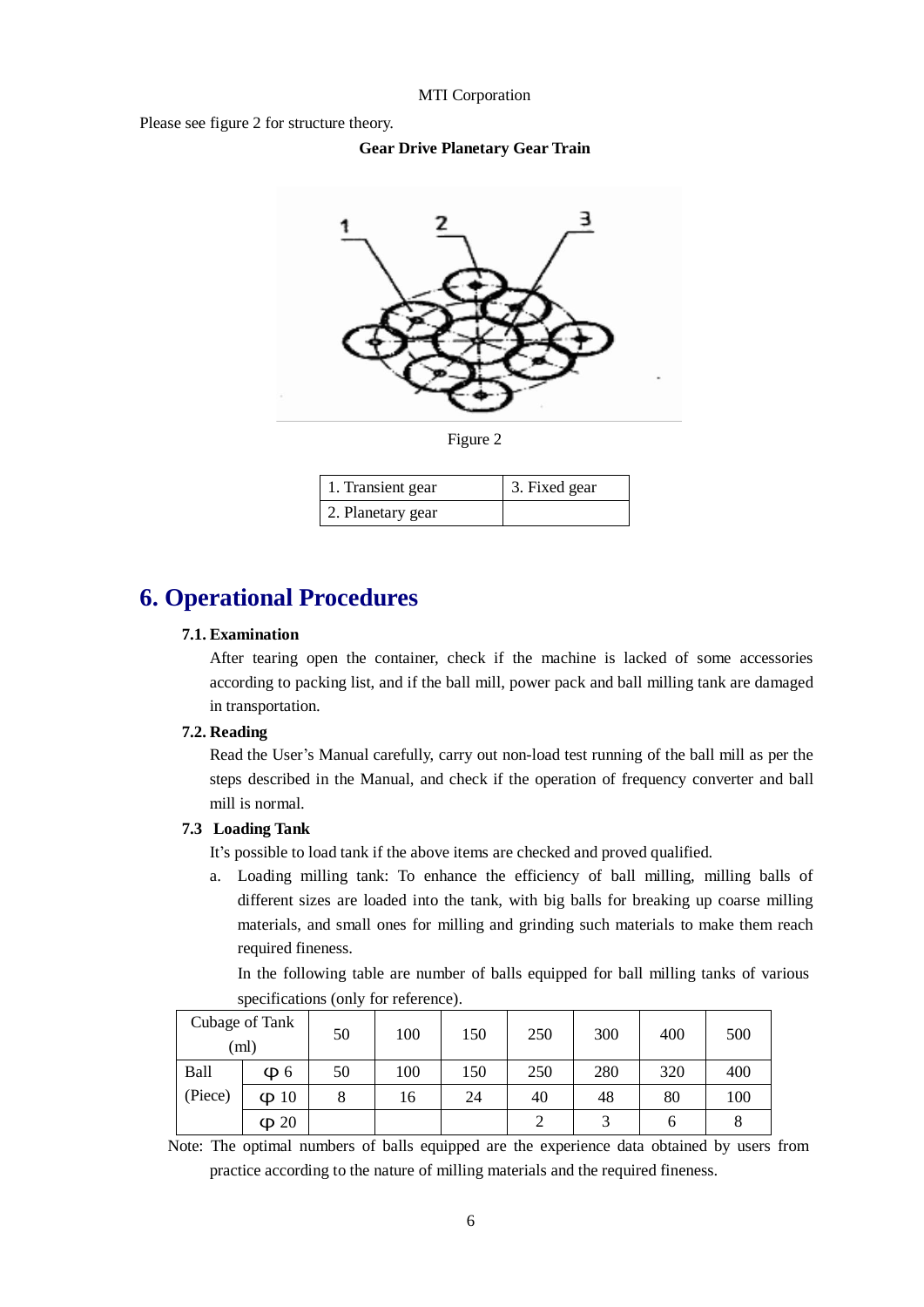b. Loading milling materials:

Requirements on granularity of milling materials before ball milling: The granularity of short materials shall be no bigger than 10mm, and that of the other materials shall be less than 3mm generally. The loading of materials shall be no higher than three fourths of the cubage of the tank (including milling balls).

#### **7.4. Loading Ball Milling Tank**

Immediately after loading of tank, we could install ball milling tanks inside the puller cover of ball mill. It is possible to install 4 ball milling tanks at the same time, or install 2 ball milling tanks symmetrically, and it's forbidden to install only 1 or 3 ball milling tanks. After installation, make use of two force-applying bushing (accessory of this machine) to tighten V-type bolt and lock nut in succession to prevent milling tanks from loosening in the process of ball milling.

#### **Note:** It's forbidden to knock at bolts and nuts with hammer when tightening them.

After loading of ball milling tanks, put on the protection cover and turn on the safety switch to make the ball mill operate normally. If any unexpected accident occurs in the process of ball milling, the protection cover will loosen or fall off, the safety switch will be off, and the ball mill will stop running immediately. In such conditions, it's necessary to eliminate accidents first, put on the protection cover again, and then restart up the machine.

After completion of ball milling, loosen the lock nut and V-type bolt with force-applying bushing successively, and pour the testing samples and milling balls into the sieve (accessory of this machine) at the same time to make balls separate from milling materials.

Before ball milling over again, please check if the puller cover is loosened first, if it is, it's a must to tighten the screws to avoid any accident.

Attention shall be paid to the unloading of ball milling tank. Due to the mutual impact between milling balls and between milling balls and ball milling tank in the process of ball milling, the temperature and pressure inside the tank after long-time ball milling will be very high. So, it's necessary to cool down the ball milling tank before unloading it after completion of ball milling, so as to prevent milling powder from being blown out by high pressure. Some metal powder has ultrafine granularity after ball milling, and inside the tank is nearly vacuum state. In such conditions, if the tank cover is opened abruptly and the milling materials are poured out, such materials will be oxidized drastically and combusted. Therefore, after ball milling of active metal powder, it's a must to open the tank slowly after sufficient cooling, pause for a moment, and then pour out the milling materials. And reclaiming materials inside vacuum glove box will exert better effects.

# **7. Power Setting**

1. Motor selected: Y802 220V. Please see the wiring diagram of electrical appliance as shown in figure 3 for details. The wiring of this machine has already been conducted before it leaves the factory, so it shall not be changed at random.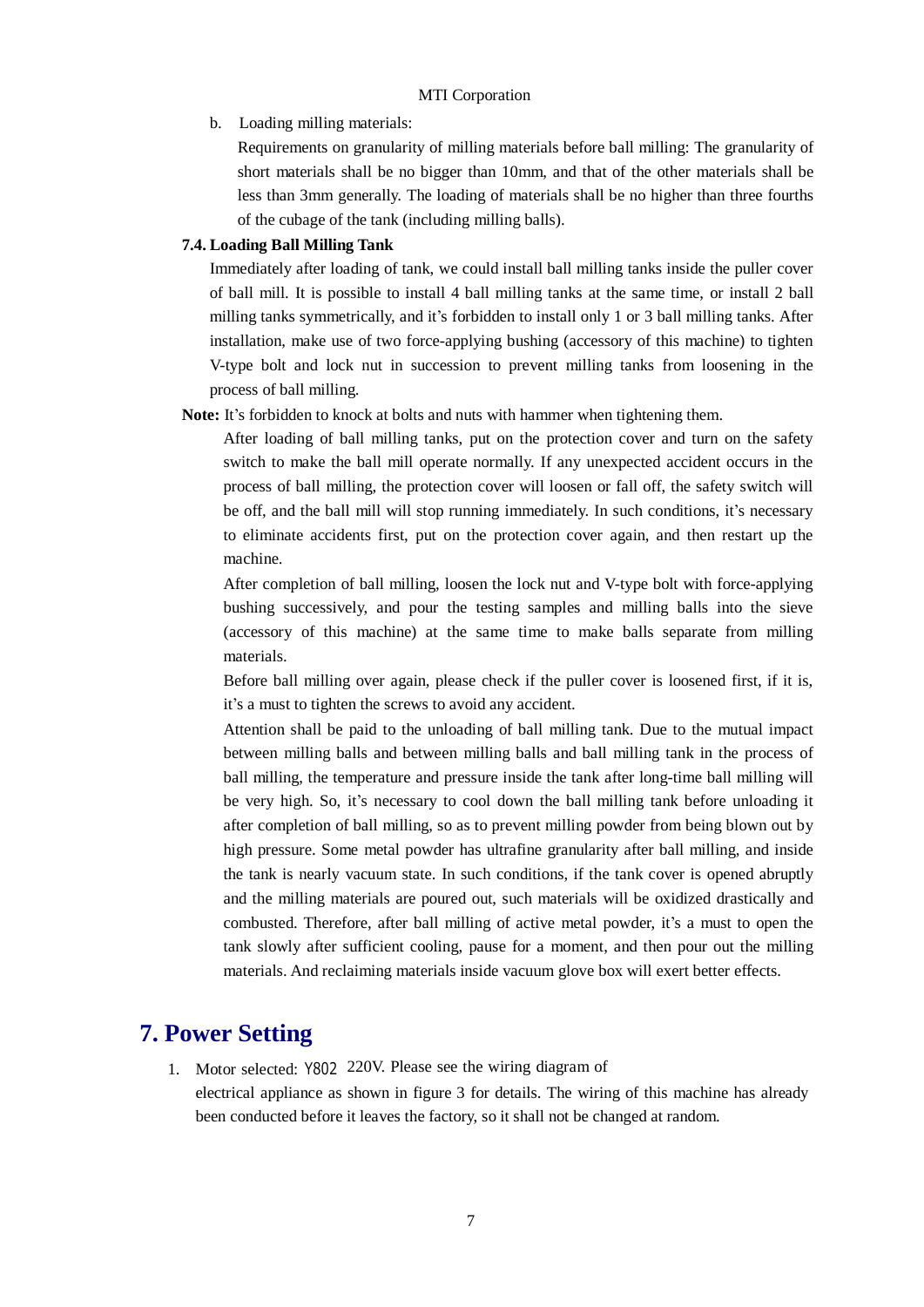

**Figure 3: Wiring Diagram of Electrical Appliance**

- 2. Transmission system: speed regulation by frequency variation is adopted with the scope of frequency variation between 0~45Hz.
- 3. Rated rotating speed: Revolution 0~290 turns / min; rotation: 0~580 turns / min; corresponding frequency: 0~45Hz. The frequency converter displays the speed of rotation.

### **8. Description of Frequency Converter**

- **9.1.** Technical Indexes of Frequency Converter
- 9.1.1. Model: LB60G-2S0007BER;
- 9.1.3. Output: Voltage 0~240V, frequency 0~50Hz, rated current 4.5A, power 0.75KW, allowed overload 150% per minute;
- 9.1.4. Indication: Frequency, rotating direction, rotating speed, voltage, current (digital display), abnormal indication (character indication), state display (light emitting diode red display);
- 9.1.5. Requirements on ambient environment: The indoor altitude of the use place shall be below 1000 meters and free of corrosive gases, dust and direct sun shining; ambient temperature:  $-10 - 40$ <sup>o</sup>C; humidity: 20 – 90% (without phenomenon of water bead coagulation); vibration: below 0.6G.
- 9.1.6. Function code table of frequency converter:

| <b>Function</b><br>Code | <b>Function Description</b>                              | Set Scope    | Ex-factory<br>Value |
|-------------------------|----------------------------------------------------------|--------------|---------------------|
| Cd01                    | Number of poles of electromotor                          | $02 \sim 14$ | 04                  |
|                         | Operating method                                         |              |                     |
| Cd02                    | Note: "0" indicates unilateral operation, and "1"        | $0 \sim 1$   |                     |
|                         | indicates alternative operation.                         |              |                     |
| Cd03                    | Operating timing control                                 |              |                     |
|                         | Note: "0" indicates non-fixed time (continuous), and "1" | $0 \sim 1$   |                     |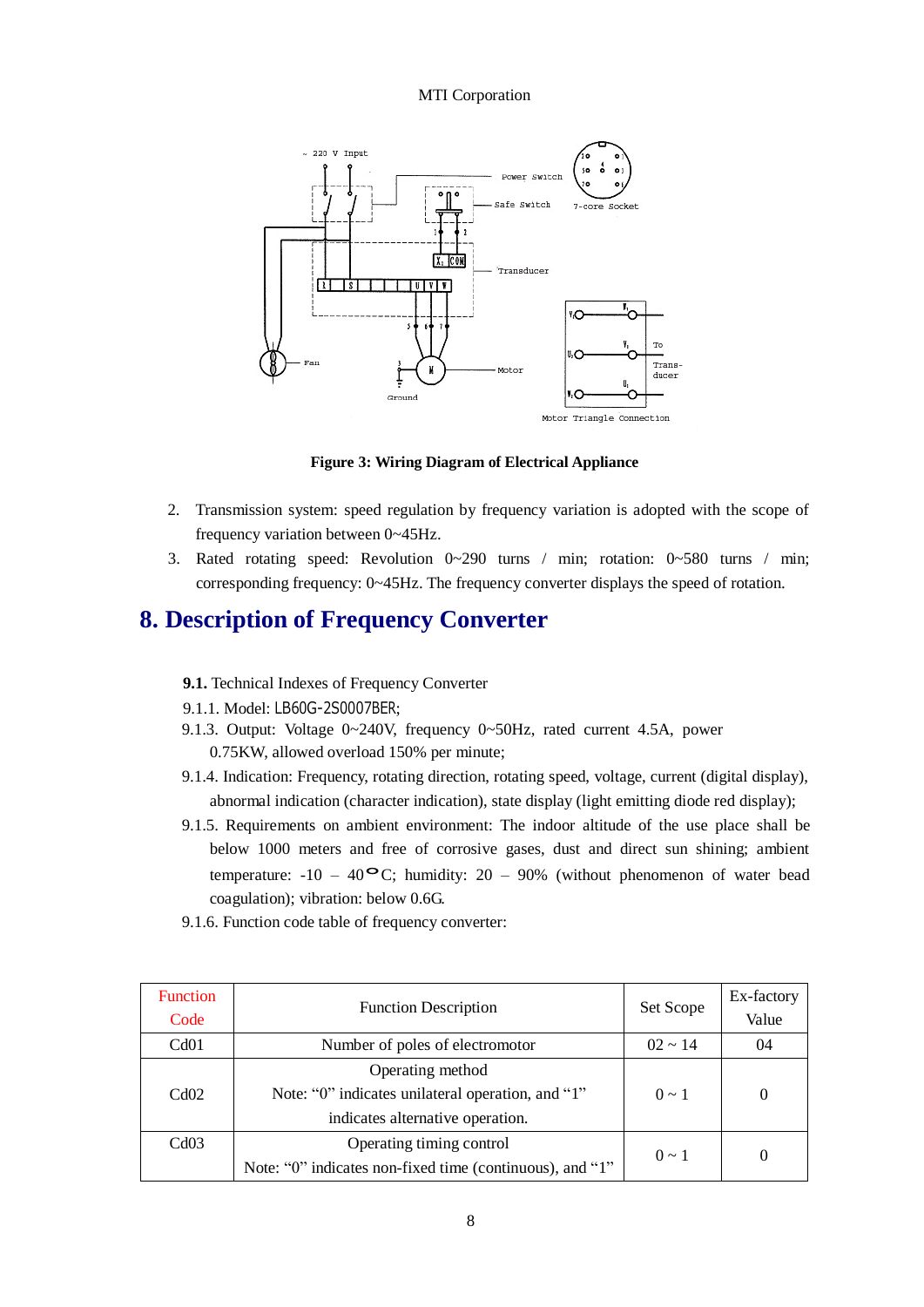|                  | indicates fixed time.                                    |                    |                  |
|------------------|----------------------------------------------------------|--------------------|------------------|
| Cd04             | Time setting for alternative operation                   | $0.1 \sim 50.0$    | 0.5              |
|                  | Note: Take hour as the unit.                             |                    |                  |
| Cd05             | Upper limit frequency                                    | $0.01 - 50$        | 45               |
|                  | Note: Take Hz as the unit.                               |                    |                  |
| Cd06             | Lower limit frequency                                    | $0 - 50$           |                  |
|                  | Note: Take Hz as the unit.                               |                    | 1                |
| Cd <sub>07</sub> | Accelerating time                                        |                    |                  |
|                  | Note: The time from starting 0.5Hz to 50Hz with second   | $0.1 \sim 3600$    | 10               |
|                  | as the unit.                                             |                    |                  |
| Cd08             | Decelerating time                                        |                    |                  |
|                  | Note: The time from 50Hz to stopping 0.5Hz with          | $0.1 - 3600$       | 15               |
|                  | second as the unit.                                      |                    |                  |
| Cd <sub>09</sub> | Setting of the drive ratio of coefficient dragged        | $0.10 \sim 200.00$ | 0.43             |
| Cd10             | Display method                                           |                    |                  |
|                  | Note: "0" display frequency with power switched on,      | $0 \sim 1$         | $\boldsymbol{0}$ |
|                  | and "1" display rotating speed with power switched on.   |                    |                  |
| Cd11             | Operational method                                       |                    |                  |
|                  | Note: "0" indicates positive rotation, and "1" indicates | $0 \sim 1$         | $\boldsymbol{0}$ |
|                  | reverse rotation.                                        |                    |                  |
| Cd12             | Fixed operating time                                     | $0.1 \sim 100.0$   | 0.1              |
|                  | Note: Take hour as the unit.                             |                    |                  |
| Cd13             | Current display correction                               | $0.1 - 10$         | 9                |
|                  | Note: Take A as the unit.                                |                    |                  |
| Cd14             | Interval shutdown time of alternative operation          |                    |                  |
|                  | Note: The interval time of negative and reverse          | $0.0 \sim 100.0$   | 0.1              |
|                  | alternative rotations with hour as the unit.             |                    |                  |
| Cd15             | Operational interval shutdown time                       |                    |                  |
|                  | Note: Circulating startup time in unilateral operation   | $0.1 \sim 100.0$   | 0.1              |
|                  | with hour as the unit.                                   |                    |                  |
| Cd16             | Number of restarting for operation                       | $0 \sim 100$ .     | $\mathbf{0}$     |

**Other description**: Frequency converter will operate normally when X1-COM on the row of frequency converters of free stop and operation is short connected. When X1-COM is broken off, the frequency converter will stop freely.

9.1.7. Explanation on the operation and functions of contact panel: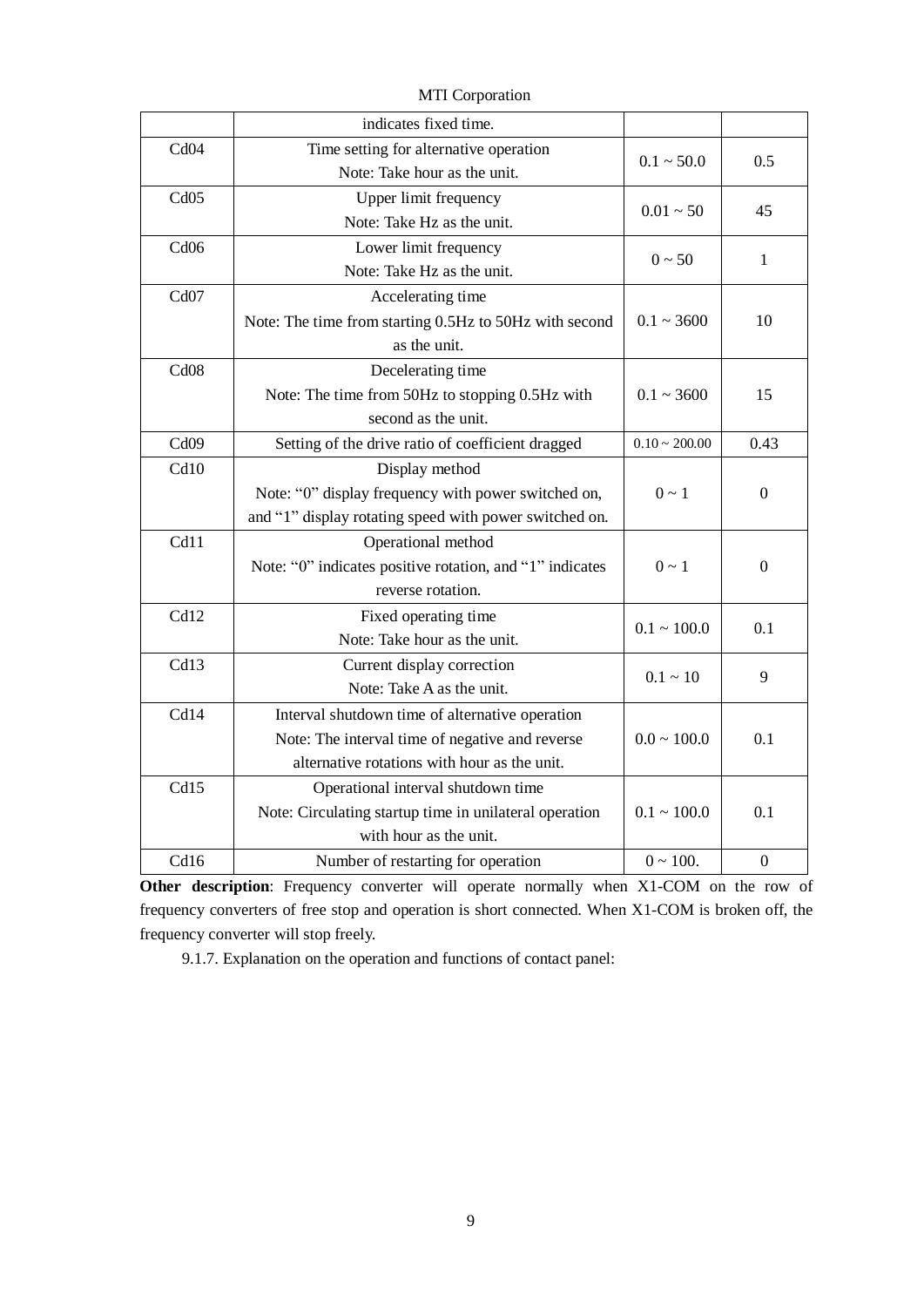

Figure 4

Explanation on each serial number of contact panel:

- 1. LED digital tube display zone: Display frequency, positive and reverse rotating direction, rotating speed, voltage, current and failure code, and function code etc..
- *2. MENU/ESC* menu selection and switching button: A switching button in the state of programming and monitoring, for switching between parameter display and programming menus. If this button is operated in the state of programming menu, it will return to the previous menu.
- 3. *ENTER/DATA* function selection and saving button: Enter into the next menu in the state of programming, and finish the saving operation of parameters in the state of third-level menu.
- 4.  $\Delta$  Up button: Increase by degrees of function code, menu group, or set parameter values.
- 5. RUN Operation order button: To be used for starting frequency converter in the mode of panel control.
- 6.  $\nabla$  Down button: Decrease by degrees of function code, menu group, or set parameter values.
- 7. Unit indicator light: Green light indicates the state of rotating direction (F/R), frequency (Hz), rotating speed (Hz, v), voltage (v), and current (A) etc. respectively.
- 8. **L** Shift button: ① Shift the display of rotating direction, frequency, rotating speed, voltage and current and so on.

② Change the modification digit of the set data, including from kilodigit to the two digits behind decimal point.

- 9. JOG Inching button: This frequency converter has no such function.
- 10. Operation indicator light: This light appears green when the frequency converter operates.
- 11. *STOP/RESET* Stop order/ failure reset button: Press this button to stop the operation of frequency converter, and reset operation starts in the state of failure alarm.

#### 9.2. Operating method

(A) Test running of frequency converter --- non-load operation of ball mill (with no ball milling tank installed)

1. Turn on the power supply switch, and LED will display "P. OFF", and will display in a flicker way "50.00", Hz indicator light turns on.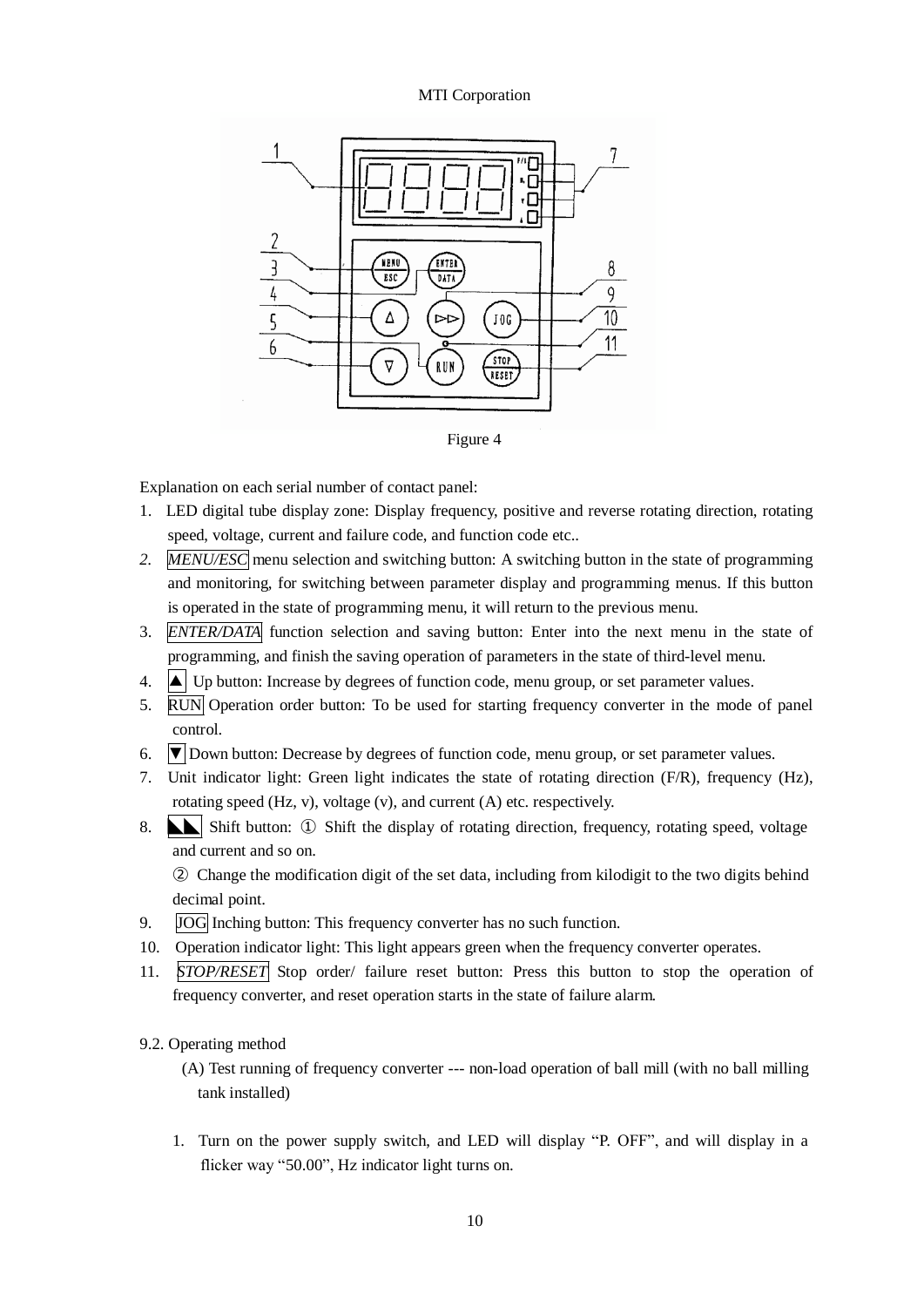- 3. Press menu selection and switching button *MENU/ESC*, LED will display the function code "Cd01".
- 4. Press function selection and saving button *ENTER/DATA*, LED will display the current value of the function code "Cd01", such as "04" (digit in ones place flickers). If modification is necessary, it's possible to press  $|\blacktriangle|$  or  $|\blacktriangledown|$  to set the value required. After setting, press the button *ENTER/DATA* once again, the value set will be confirmed and saved, and the next function code "Cd02" will be displayed at the same time. If this button is not pressed, the value already set will not be recognized by the frequency converter, and the previous value will remain effective.
- 5. According to the demands of ball milling techniques, set each function code one by one as per the abovementioned method.

As for data setting, it's possible to press shift button  $\|\cdot\|$  to make LED flicker display corresponding to the digit of data already set, so as to finish the data setting quickly.

6. After setting Cd16, press the button *ENTER/DATA* to confirm and display "-b—"; after pressing the down button  $\blacktriangledown$ , LED displays "Cd16". If you continue pressing the button  $\blacktriangledown$ , function code will decrease from Cd16 to Cd01 one by one.

Note: In the process of setting, if LED displays the symbols such as "-b— ", "-R—", "-P—", "-H—", "-d--", and "-c--" etc., these are all the other functions of frequency converter and have nothing to do with the functions of ball mill, and you only need to press the button  $\sqrt{\nabla}$  continuously to return to "Cd16".

7. Explanation on function code: ① Cd01, Cd05, Cd06, Cd07, Cd08, Cd09 and Cd13 are fixed ex-factory values and shall not be changed, or the correctness of such parameters as rotating speed and current etc. will be affected.

② Setting Cd07 and Cd08 is to keep a delaying interval between the positive and reverse alternative operation of electric machinery. Over mall setting value will possibly affect the life of electric machinery.

③ When Cd10 setting is "0", LED display shows the frequency after the frequency converter is started up; and when the setting is "1", LED display shows the rotating speed after the machine is started up.

④ When Cd11 setting is "0", LED display shows positive rotation (ball mill turns clockwise) after the frequency converter is started up; when the setting is "1", LED display shows reverse rotation (ball mill turns anticlockwise).

- 8. The start-up temperature of cooling axial fan of the frequency converter is 43℃. When the working temperature of the frequency converter is over 43℃, the axial fan will turn on automatically; on the contrary, when the working temperature is lower than  $43^{\circ}C$ , it will turn off automatically.
- 9. If the frequency converter is confirmed to work normally after the abovementioned operations, it's possible to continue the non-load test running of ball mill.
- 10. Put on the protection cover of ball mill, switch on the safety switch, and press the operation order button RUN, the operation indicator light will turn on and the ball mill will begin test running.
- 11. Press the up button  $\boxed{\blacktriangle}$  and down button  $\boxed{\blacktriangledown}$  for accelerating and decelerating testing of the ball mill.
- 12. Adjust the rotating speed of the ball mill to the maximum rated rotating speed, and make it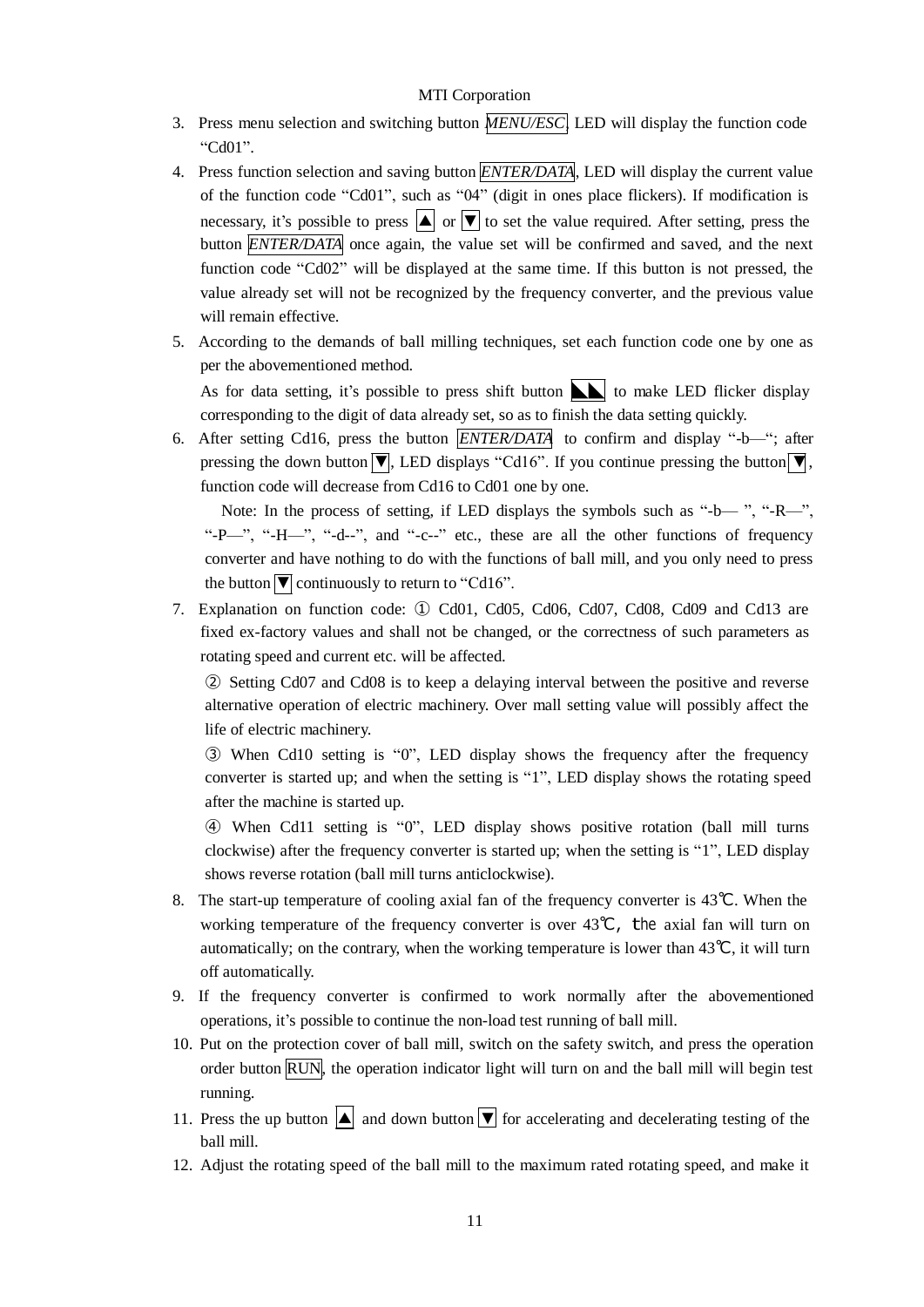operate for some time before judging if the operation sound of the ball mill is normal.

- 13. After everything is proved normal, press the stop order button *STOP/RESET* to make ball mill stop freely, and LED will restore its flicker display.
- 14. About 5 seconds after the power switch is switched off, "P. OFF" will appear and then disappear.

(B) Test running of installing ball milling tank to ball mill

- 1.If the frequency converter and ball mill are proved fully normal after all of the above operations, it's possible to install the ball milling tank with milling materials and milling balls inside it to the ball mill according to section II "Operational Procedures" of this manual.
- 2. Put on the protection cover, switch on the electric power source, and carry out the test running of ball mill.

(C) Practical examples of operation

**Example 1**: Unilateral operation with shutdown at non-fixed time.

Ball mill some testing sample with non-fixed long-time unilateral operation at the rotating speed of 400 turns / minute.

Setting: 1. cd02, set the operational method as unilateral operation "0".

- 2. cd03, set the control in operation as non-fixed time "0".
- 3. Press *MENU/ESC* button to make the display conduct flicker display.
- 4. Press RUN button to make ball mill begin to work.
- 5. Press **N** button till two red lights turn on and display the rotation speed of ball mill.
- 6. Press  $\Delta$  or  $\overline{\triangledown}$  button to adjust the speed to 400 turns / minute.
- 7. After long time operation, press *STOP/RESET* button to shut down the machine manually.
- 8. Switch off the power supply and the ball milling is completed.

**Example 2**: Unilateral operation with shutdown at fixed time.

Ball mill some testing sample with shutdown after 10h unilateral operation at the frequency of 40Hz.

Setting: 1. cd02, set the operational method as unilateral operation "0".

- 2. cd03, set the control in operation as fixed time "1".
- 3. cd12, set the operating time as "10.0".
- 4. cd16, set the number to operation and restarting times as "0".
- 5. Press *MENU/ESC* button to make the display conduct flicker display.
- 6. Press RUN button to make ball mill begin to work.
- 7. Press  $\sum$  button till red light Hz turns on, and the display shows the frequency.
- 8. Press  $\boxed{\blacktriangle}$  or  $\boxed{\blacktriangledown}$  button to adjust the frequency to 40Hz.
- 9. The machine will stop automatically after 10h ball milling.
- 10. The ball milling is completed, switch off and disconnect the power supply.

**Example 3**: Positive and reverse alternative operation with shutdown at fixed time.

Carry out positive and reverse alternative operation of some testing sample every 1.5h, and the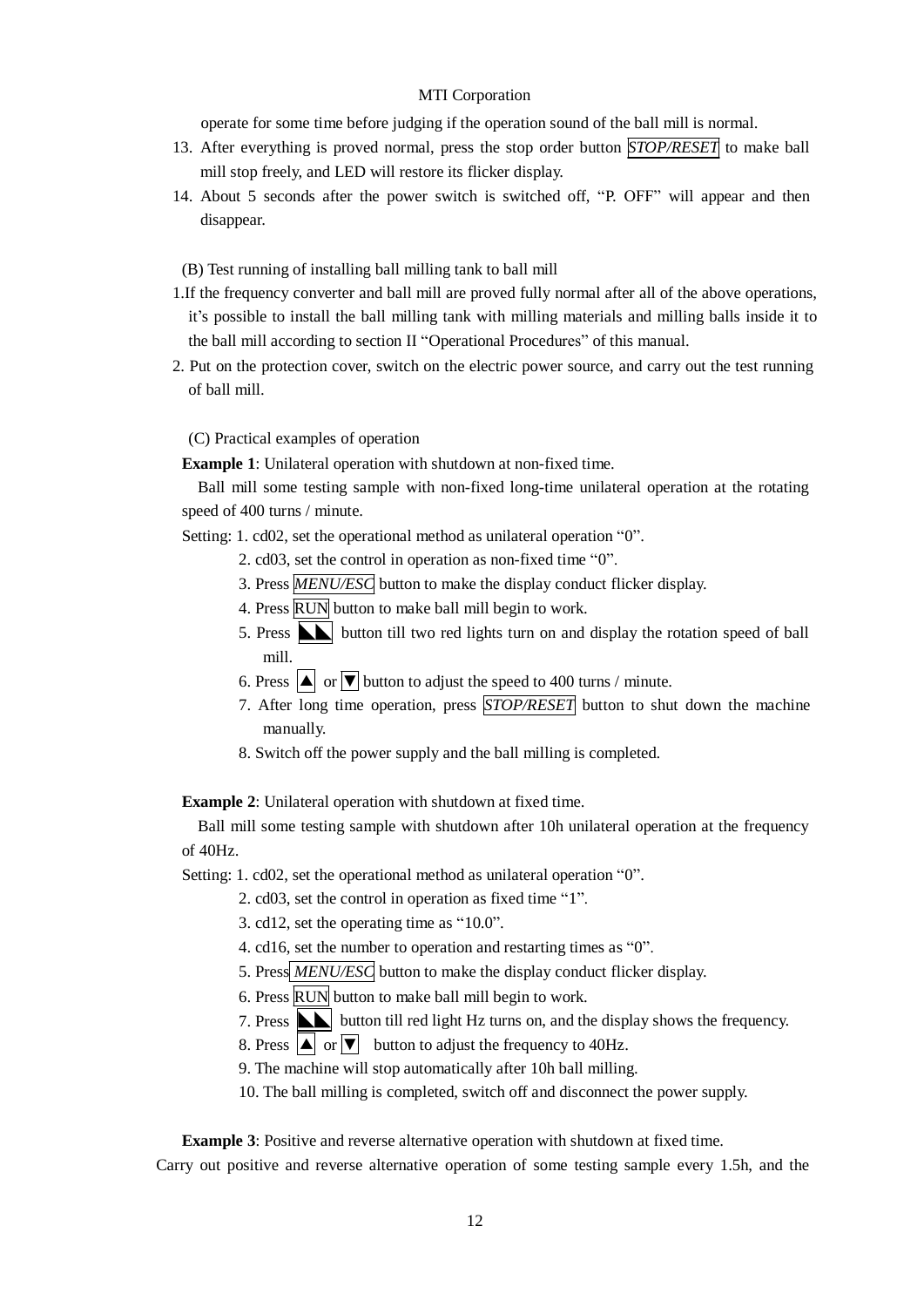machine will shut down automatically 15h later.

Setting: 1. cd02, set the operational method as alternative operation "1".

- 2. cd03, set the control in operation as fixed time "1".
- 3. cd04, set the alternative operating time as 1.5h.

4. cd12, set the operating time as 15h.

5. cd14, set the interval time of alternative operation as "0.0".

6. cd16, set the number to operation and restarting times as "9".

- 7. Press *MENU/ESC* button to make the display conduct flicker display.
- 8. Press RUN button to make ball mill begin to work.
- 9. Same as the previous example, set the rotating speed or frequency as per related requirements.
- 10. The machine will stop automatically 15h later, switch off and disconnect the power supply.

Note: In operation, the function code cd16 displays countdown, such as the countdown  $9\n\neg$ 0 displayed in this example.

**Example 4**: Unilateral interval operation with shutdown at fixed time.

Some testing sample requires 0.5h operation before 1h shutdown, and then continues 0.5h operation in the same direction before further 1h shutdown. Repeat such operation for 10 times before shutdown of the machine.

Setting: 1. cd02, set the operational method as unilateral operation "0".

2. cd03, set the control in operation as fixed time "1".

3. cd12, set the operating time as 0.5h.

- 4. cd15, set the interval shutdown time as "1.0".
- 5. cd16, set the number to operation and restarting times as "9".
- 6. Press *MENU/ESC* button to make the display conduct flicker display.
- 7. Press RUN button to make ball mill begin to work.
- 8. Same as the previous example, set the rotating speed or frequency as per related requirements.
- 9. The machine will stop automatically after 10 times of repeated operation, and then switch off and disconnect the power supply.

Note: In operation, the function code cd16 displays countdown, such as the countdown 9~0 displayed in this example.

**Example 5**: Positive and reverse alternative interval operation with shutdown at fixed time.

Some testing sample requires 0.8h operation in positive direction before 0.5h shutdown, and then 0.8h operation in reverse direction, and finally shutdown of the machine after 20 times of repeated operation.

Setting: 1. cd02, set the operational method as alternative operation "1".

2. cd03, set the control in operation as fixed time "1".

- 3. cd04, set the alternative operating time as 0.8h.
- 4. cd14, set the interval shutdown time of alternative operation as 0.5h.
- 5. cd16, set the number to operation and restarting times as "19".
- 6. Press *MENU/ESC* button to make the display conduct flicker display.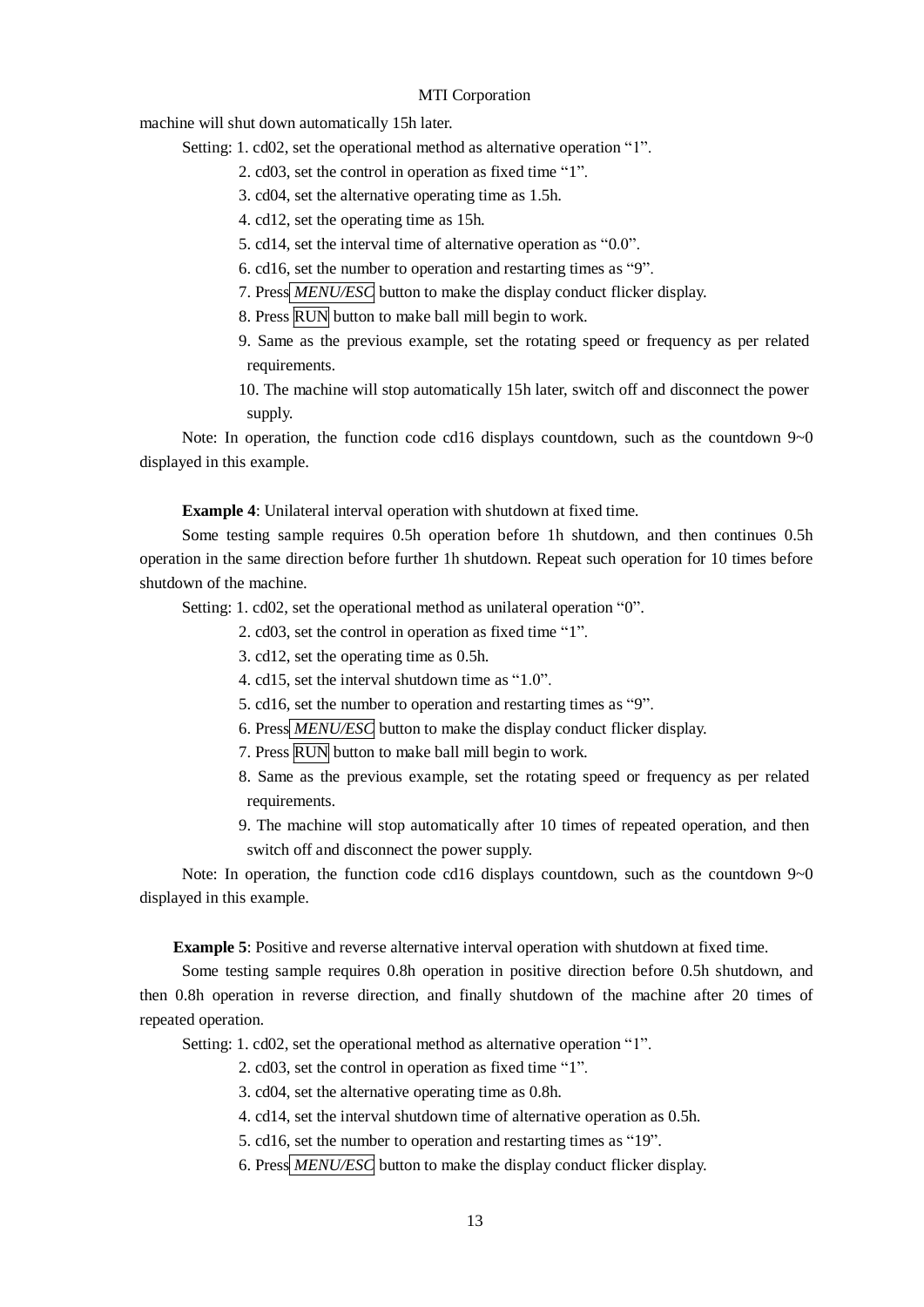- 7. Press RUN button to make ball mill begin to work.
- 8. Same as the previous example, set the rotating speed or frequency as per related requirements.
- 9. The machine will stop automatically after 20 times of alternative circulation, and then switch off and disconnect the power supply.
- 9.3. Failure elimination of frequency converter

If any abnormal situation occurs to the frequency converter, its protection functions will work, LED will display the function code in a flicker way, failure output relay will work, frequency converter will stop output, and ball mill will stop automatically. After such failures are eliminated, press *MENU/ESC* button and then restart up the ball mill for operation.

| Failure        | Failure Type     | Possible Cause of Failure<br>Countermeasure                                               |
|----------------|------------------|-------------------------------------------------------------------------------------------|
| Code           |                  |                                                                                           |
|                |                  | 1) Adjust accelerating time;<br>1)<br>Time for acceleration is set too short;             |
|                | Over current for | 2) Adjust V/F curve or torque elevation;<br>2)<br>V/F curve or torque elevation is set up |
| $0C-1$         | accelerating     | 3) Set the starting mode A-00 as rotating<br>improperly;                                  |
|                | operation of     | 3)<br>Reset the working electric machinery<br>speed tracking restart mode;                |
|                | frequency        | 4) Choose the frequency converter with<br>when instant stop happens;                      |
|                | converter        | matching capacity grade;<br>4)<br>Capacity of frequency converter is on the               |
|                |                  | 5) Check the code wheel and its wiring.<br>low side;                                      |
|                |                  | There is failure or disconnection of code<br>5)                                           |
|                |                  | wheel in the process of accelerating                                                      |
|                |                  | operation of PG.                                                                          |
|                |                  | 1) Time for deceleration is set too short;<br>1) Adjust decelerating time;                |
| $0C-2$         | Over current for | 2) Connect braking resistance<br>2) Potential energy load or load inertia is              |
|                | decelerating     | relatively big;<br>externally;                                                            |
|                | operation of     | 3) Capacity of frequency converter is on the<br>3) Choose the frequency converter with    |
|                | frequency        | low side:<br>matching capacity grade;                                                     |
|                | converter        | 4) There is failure or disconnection of code<br>4) Check the code wheel and its wiring.   |
|                |                  | wheel in the process of decelerating operation                                            |
|                |                  | of PG.                                                                                    |
|                |                  | Voltage of the grid is on the low side;<br>1) Check the input electrical source;<br>1)    |
|                | Over current for | 2) Capacity of frequency converter is on the<br>2) Check whether the input is of phase    |
| 0 <sup>C</sup> | constant         | low side;<br>lack;                                                                        |
|                | speeding         | 3) Choose the frequency converter with<br>3) Reset the working electric machinery when    |
|                | operation of     | matching capacity grade<br>instant stop happens (during starting period);                 |
|                | frequency        | 4) Load is too much.<br>Set the starting mode A-00 as<br>4)                               |
|                | converter        | rotating speed tracking restart mode                                                      |
|                |                  | Check the code wheel and its<br>5)                                                        |
|                |                  | wiring;                                                                                   |
|                |                  | Check the load or replace the<br>6)                                                       |

### Contents and Countermeasures of Failure Alarm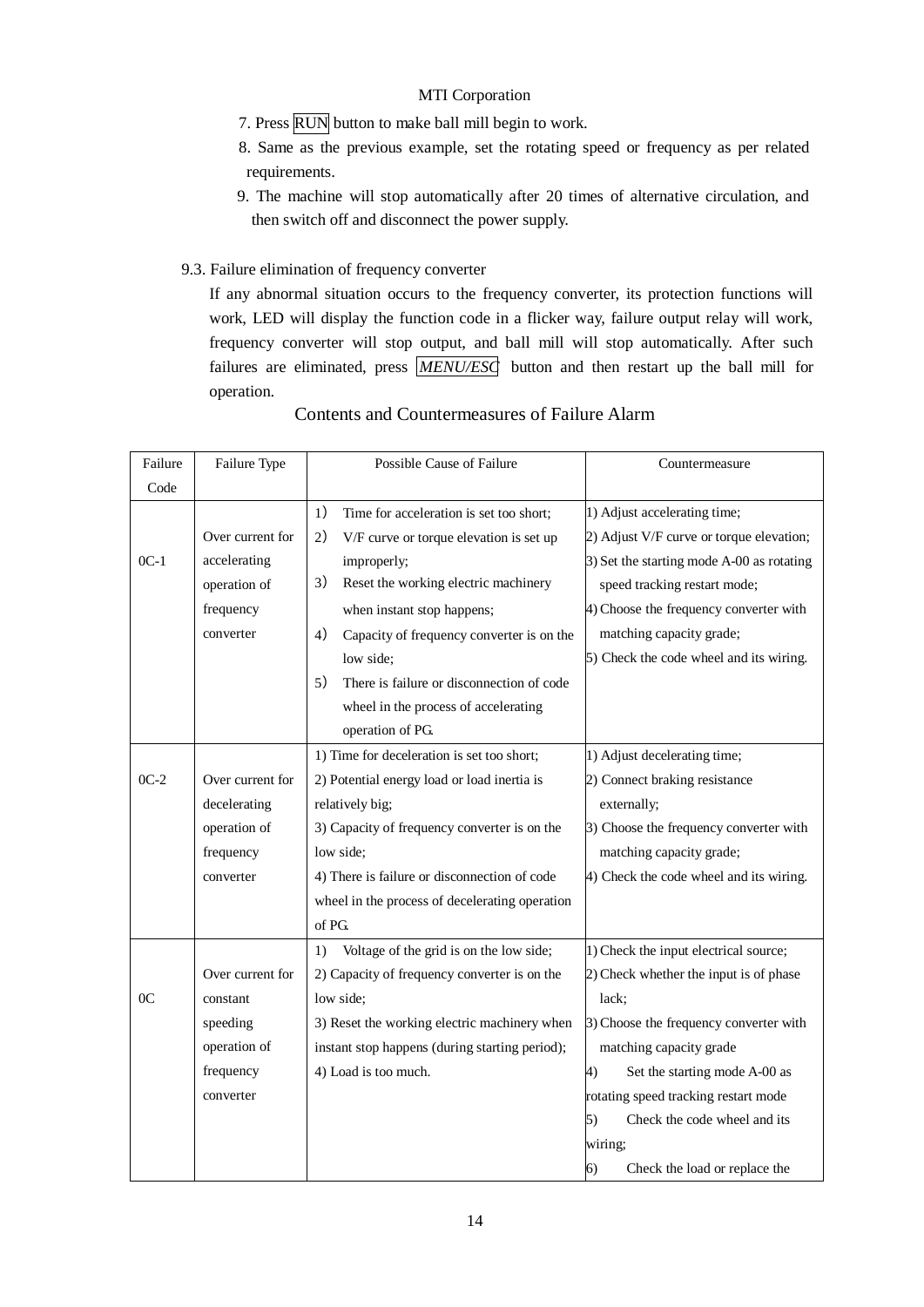| Failure<br>Code | Failure Type     | Possible Cause of Failure                     | Countermeasure                                              |
|-----------------|------------------|-----------------------------------------------|-------------------------------------------------------------|
|                 |                  |                                               | frequency converter with another one                        |
|                 |                  |                                               | with bigger capacity.                                       |
| $0E-1$          | Over voltage for | The input voltage is abnormal;<br>1)          | 1)<br>Check the input electrical source;                    |
|                 | accelerating     | Start up the working electric machinery<br>2) | 2) Set the starting mode A-00 as rotating                   |
|                 | operation of     | (non-speed tracking startup).                 | speed tracking restart mode.                                |
|                 | frequency        |                                               |                                                             |
|                 | converter        |                                               |                                                             |
| $OE-2$          | Over-voltage for | Time for deceleration is set too short;<br>1) | $\left( \mathbf{1}\right)$<br>Adjust the decelerating time; |
|                 | decelerating     | 2) Potential energy load or load inertia is   | Connect braking resistance<br>2)                            |
|                 | operation of     | relatively big;                               | externally;                                                 |
|                 | frequency        | The input voltage is abnormal.<br>3)          | Check the input electrical source.<br>3)                    |
|                 | converter        |                                               |                                                             |
| 0E              | Over voltage for | 1) Abnormal change happens to input voltage.  | $\left( \mathbf{1}\right)$<br>Install input reactor;        |
|                 | constant speed   |                                               | Check the input electrical source.<br>2)                    |
|                 | operation of     |                                               |                                                             |
|                 | frequency        |                                               |                                                             |
|                 | converter        |                                               |                                                             |
| <b>FTL</b>      |                  | Instant over current of frequency<br>1)       | Please refer to the countermeasure<br>1)                    |
|                 | Failure of power | converter;                                    | against over current;                                       |
|                 | module           | Inter-phase or ground short circuit of<br>2)  | Check the output connecting line<br>2)                      |
|                 |                  | three-phase output of frequency               | and conduct wiring again;                                   |
|                 |                  | converter;                                    | 3)<br>Dredge air duct or change fan;                        |
|                 |                  | The frequency converter is not well<br>3)     | 4)<br>Seek for technical support.                           |
|                 |                  | ventilated or the fan is broken;              |                                                             |
|                 |                  | Short through of bridge arm of power<br>4)    |                                                             |
|                 |                  | module.                                       |                                                             |
| 0H              |                  | Ambient temperature fails to meet<br>1)       | The working environment of<br>1)                            |
|                 | Overheating of   | specification requirements;                   | frequency converter shall meet                              |
|                 | radiator of      | Ventilation of frequency converter is<br>2)   | specification requirements;                                 |
|                 | power module     | poor;                                         | Rectify and improve the ambient<br>2)                       |
|                 |                  | Failure of fan;<br>3)                         | ventilation and heat dissipation                            |
|                 |                  | Temperature testing circuit is damaged.<br>4) | environment of frequency converter;                         |
|                 |                  |                                               | Change fan;<br>3)                                           |
|                 |                  |                                               | 4)<br>Seek for technical support.                           |
| 0 <sub>L</sub>  |                  | V/F curve setting is improper;<br>1)          | 1)<br>Adjust V/F curve;                                     |
|                 |                  | The voltage of grid is too low;<br>2)         | Check the input voltage of grid;<br>2)                      |
|                 | Over loading of  | Long-time operation of general electric<br>3) | Select electric machinery<br>3)                             |
|                 | electric         | machinery with big load at low speed;         | specially for frequency converter if                        |
|                 | machinery        | The over-load protection coefficient of<br>4) | long-term low-speed operation is                            |
|                 |                  | electric machinery is not set properly;       | required;                                                   |
|                 |                  | Locked operation or over big load of<br>5)    | Set the over-load protection<br>4)                          |
|                 |                  | electric machinery.                           | coefficient B-18 of electric machinery                      |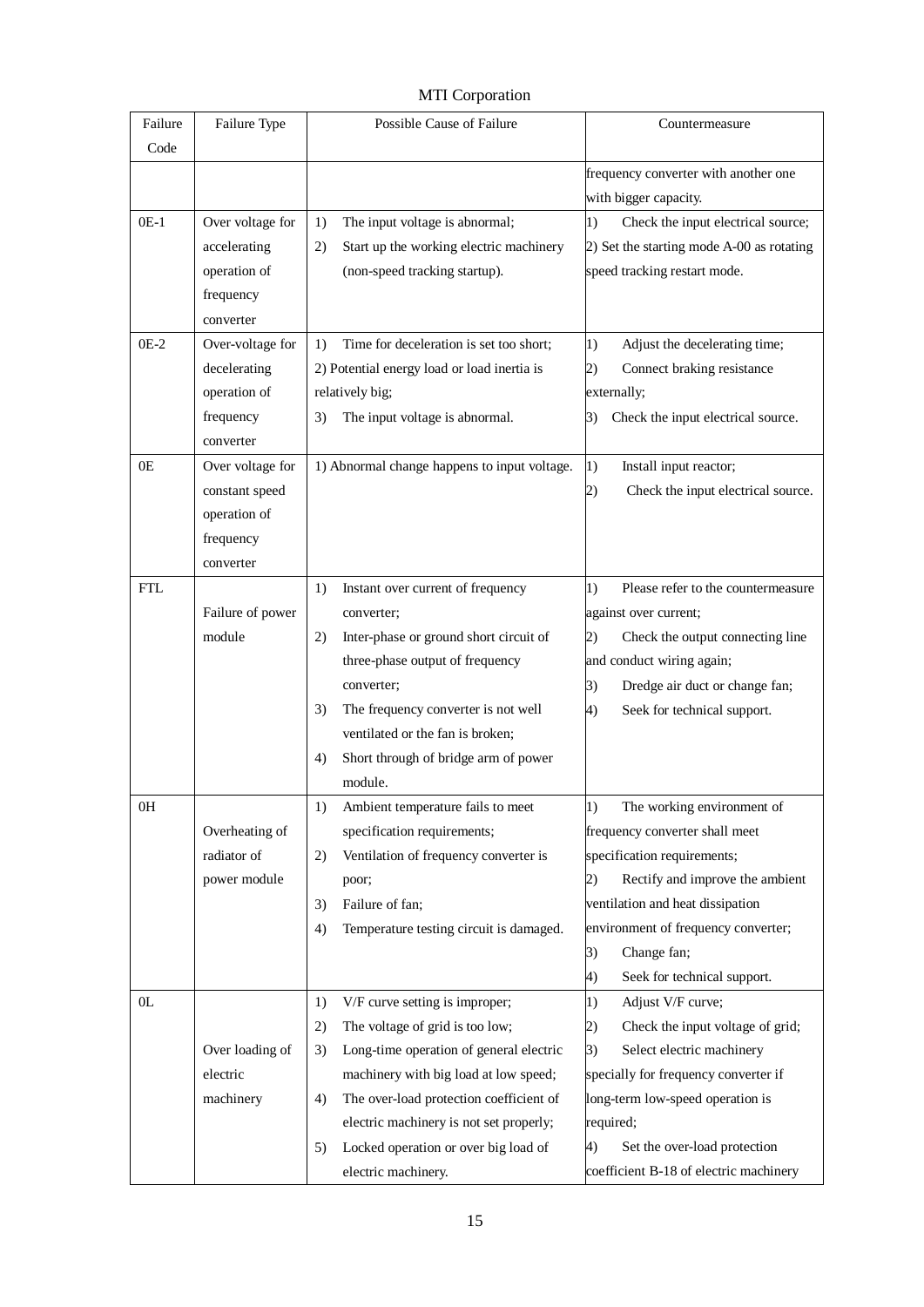| Failure     | Failure Type       | Possible Cause of Failure                      | Countermeasure                           |
|-------------|--------------------|------------------------------------------------|------------------------------------------|
| Code        |                    |                                                |                                          |
|             |                    |                                                | correctly;                               |
|             |                    |                                                | Adjust on-load working<br>5)             |
|             |                    |                                                | conditions or select frequency converter |
|             |                    |                                                | with matching capacity grade;            |
|             |                    |                                                | Adjust the wiring of code wheel<br>(6)   |
|             |                    |                                                | or change the direction function setting |
|             |                    |                                                | of code wheel.                           |
| <b>EMS</b>  | Failure of         | 1) Failure terminal of external equipment      | 1) Check the reasons for the operation   |
|             | exterior           | works:                                         | of failure terminal of exterior          |
|             | equipment          |                                                | equipment.                               |
| CPU         | Electromagnetic    | 1) Single-chip machine is severely interfered. | 1) Press STOP/RESET button for reset.    |
|             | interference       |                                                | 2) Seek for technical support.           |
| <b>CPUE</b> | $E^2$ PROM failure | $E^2$ PROM is severely interfered in<br>1)     | 1) Press STOP/RESET button for           |
|             |                    | reading and writing;                           | resetting.                               |
|             |                    | $E^2$ PROM is damaged.<br>2)                   |                                          |
| <b>STOP</b> | Locking for        | Double click the button STOP/RESET on the      | 1) Double click the button               |
|             | emergency stop     | panel, stop the machine urgently, and lock the | STOP/RESET on the panel to relieve       |
|             |                    | operation control.                             | locking for emergency stop.              |

NOTE: ① In the process of ball milling, the mutual impacting between milling balls as well as milling ball and tank wall will make the temperature of the tank wall rise, which is a normal phenomenon and doesn't belong to over-heating protection of frequency converter. If the temperature has influence on the nature of milling materials, users could adopt internal operation method for ball milling or other cooling methods.

② If users could not eliminate failures of frequency converter by themselves, they could contact our plant or the manufacturer of frequency converter directly.

### **9. Common Failures and Simple Repair & Maintenance of Ball Mill**

1. Ball mill refusing to work

Situation 1: No display is seen after the mains switch of the frequency converter is opened. Check if the power supply is normal firstly, and then check if the mains switch is damaged.

Situation 2: The frequency converter displays something, but the electric machinery doesn't start up after the operation button is pressed down. Check if the two ends of connecting wire of the 7-core socket are plugged firmly and if the cover of the ball mill is placed on correctly firstly, and then check if the safety switch (travel switch) is damaged.

2. If the rotating speed of big tray decreases obviously or is not even, or the rotation is weak in the ball milling process, it shows that the driving V-belt of the electric machinery is worn and shall be replaced with the following method.

3. Abnormal noises occur abruptly in normal operation of ball mill. In such conditions, it's necessary to shut down the machine immediately, check if the ball milling tanks are loosened. And then, tighten the bolts before restarting the ball mill.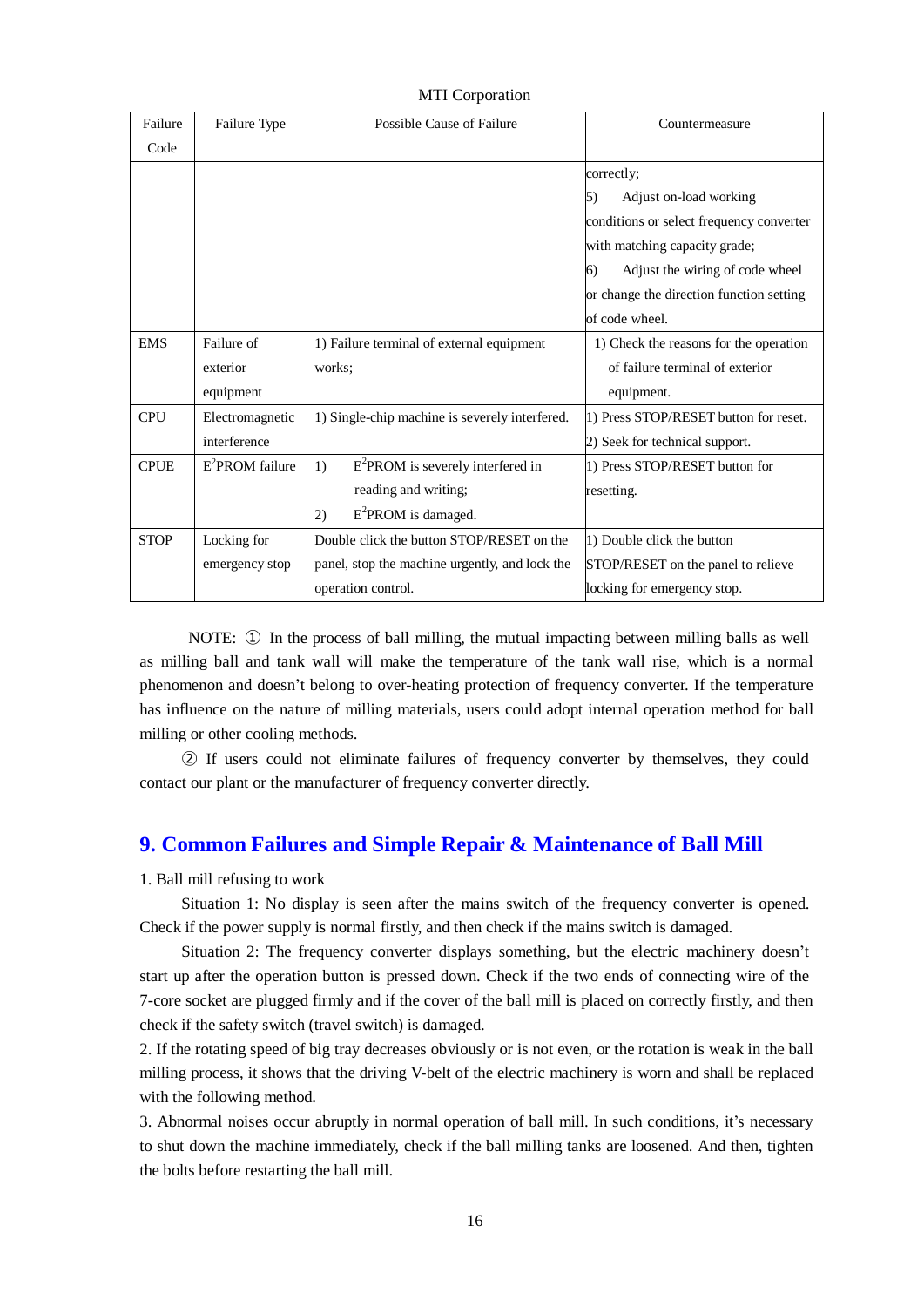4. The noises of ball milling are lightened or disappeared abruptly in the normal operation of ball mill. In such conditions, it's necessary to shut down the machine immediately, pull out the power line, and rotate the ball milling tanks with hands. If it's found that one or several ball milling tanks not able to rotate freely, it shows that gears are damaged and shall be replaced.

5. If metal friction noise or abnormal smell appears in the normal operation of ball mill, it's necessary to shut down the machine immediately, and pull out the power line. Pull the puller cover with hands. If the axis is loosened, it shows that the bearing is worn and shall be replaced.

6. Methods for private repair:



| Figure 5      |                 |
|---------------|-----------------|
| 1. V-belt     | 3. Screw hole   |
| 2. Big pulley | 4. Hexagon bolt |

A. Method for replacing V-belt of the electric machinery

- a. Lift the ball mill (as shown in figure 4);
- b. Unload the V-belt (1) of the electric machinery and replace it with V-belt A1422 (accessory of this machine), which is of the same type.
- B. Method for replacing gears and bearing:
	- a. Loosen the four inner hexagonal-head bolts inside the puller, and unload four pullers one by one (please see figure 1).
	- b. Lift the ball mill.
	- c. Unload the V-belt of the electrical machinery (1).
	- d. Loosen hexagonal-head bolt 4, and screw in the two screw rods of M12 x 85 (accessories of this machine) into the screw holes (3) of big pulleys at the same time to protrude the big pulley (2) slowly.
	- e. Immediately after unloading the big pulley, six hexagonal-head bolts could be found. After screwing out the bolts, unload the big tray and drive from the front side of the ball mill at the same time before changing damaged parts.
	- f. After replacement, restore the ball mill according to the steps opposite to the above ones.
- 7. If it's difficult for you to repair this machine by yourselves, please contact us freely.